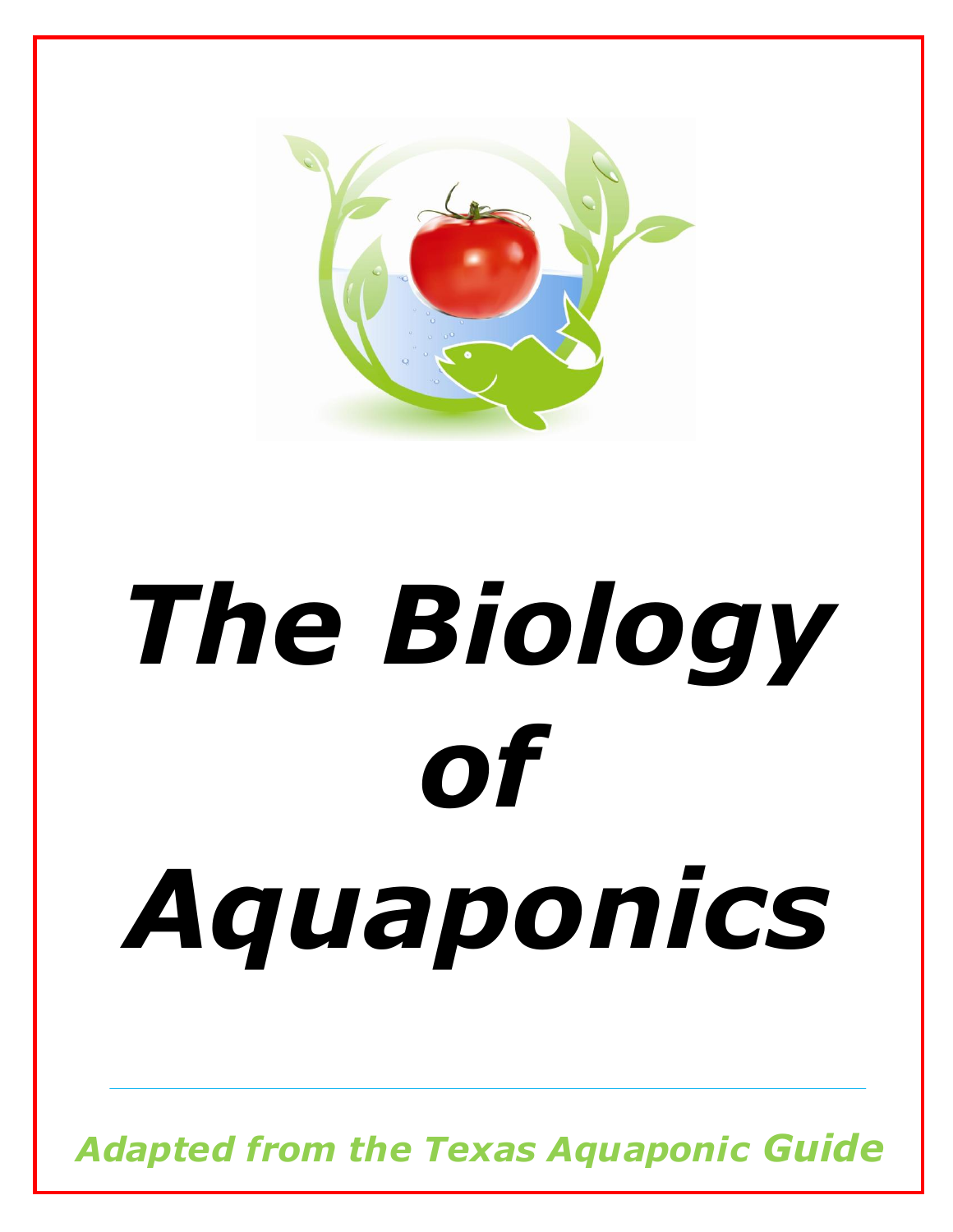# **THE BIOLOGY OF AQUAPONICS**

### **Contents**

| Water Conservation with TransFarming and Aquaponics13 |
|-------------------------------------------------------|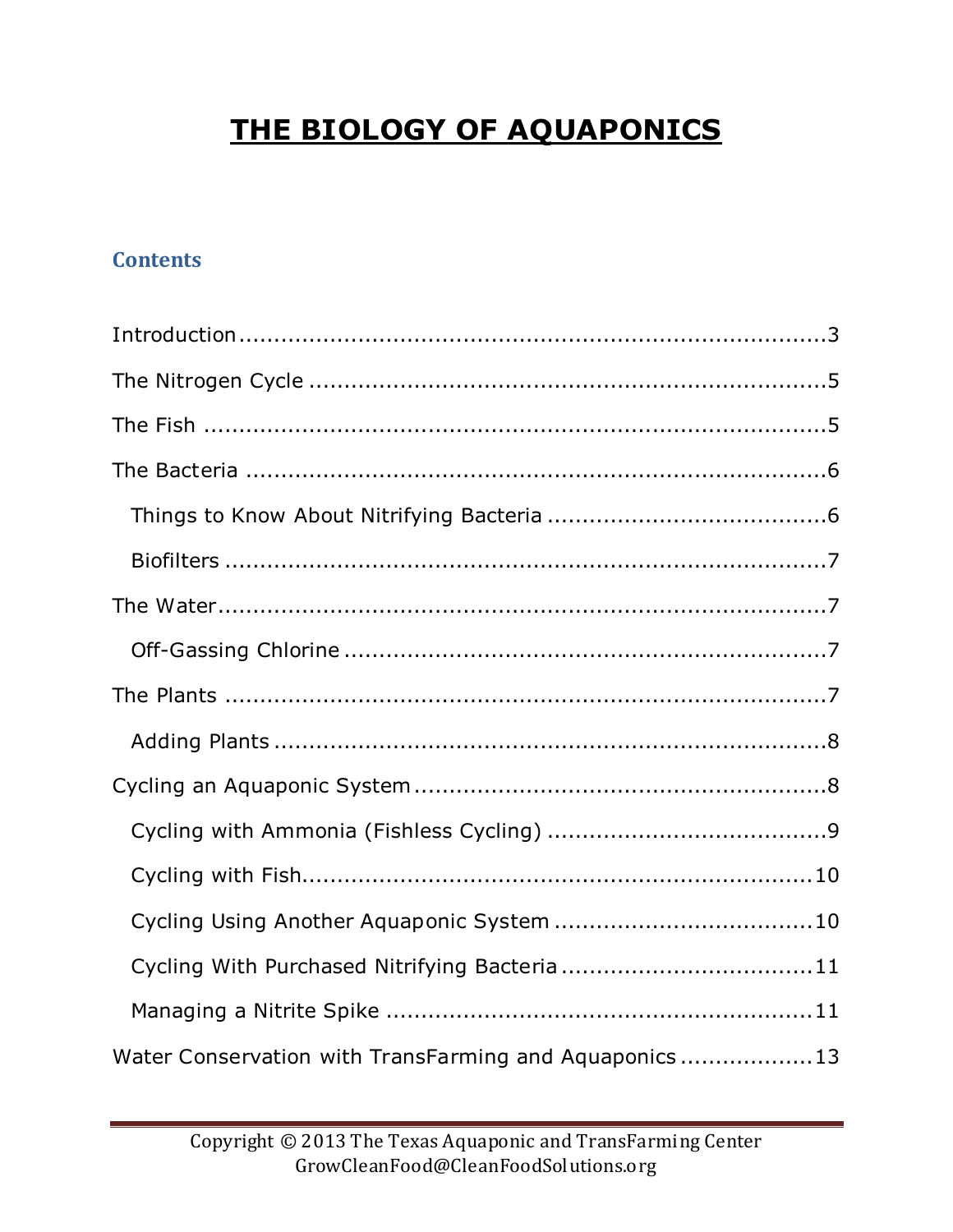#### <span id="page-2-0"></span>**Introduction**

*This publication is adapted from the [Texas Aquaponic Guide.](http://cleanfoodsolutions.org/E-Books.html) For a complete understanding of Backyard Aquaponics in Texas, click the above link and download this wonderful resource for Aquaponic success.*

Aquaponics is the combination of aquaculture (fish farming) and hydroponics (soil-less plant culture). In Aquaponics, the nutrient-rich water resulting from raising fish provides a natural fertilizer for the growing plants. As the plants consume the nutrients, they help to purify the water in which the fish live. A natural microbial process keeps both the fish and plants healthy, and helps sustain an environment where all can thrive. Essentially, Aquaponics is organic gardening, without the soil.

In Aquaponics, both fish and plants are grown in one body of water, using one "infrastructure". Water circulates from the fish tank, through a biofilter/clarifier if present, to the plant grow beds and then flows back to the fish tanks, completing the loop. Other than an occasional supplement, the use of fertilizer is not required because the fish waste provides the nutrients the plants need.

The daily water use is minimal, and a large volume of food crops can be grown using much less space compared to growing crops in a conventional garden. Since soil isn't required, Aquaponics can be set up in urban areas supplying food to local markets, in arid regions with poor soil, in developing countries, in rural communities, in a small backyard, or in an apartment; anywhere that fresh food is needed. Aquaponics is one of the most sustainable and productive farming systems in the world.

One of the most important aspects of operating an Aquaponic system is the biology. This will include an understanding of the Nitrogen cycle, what cycling a system means, the bacteria that makes Aquaponics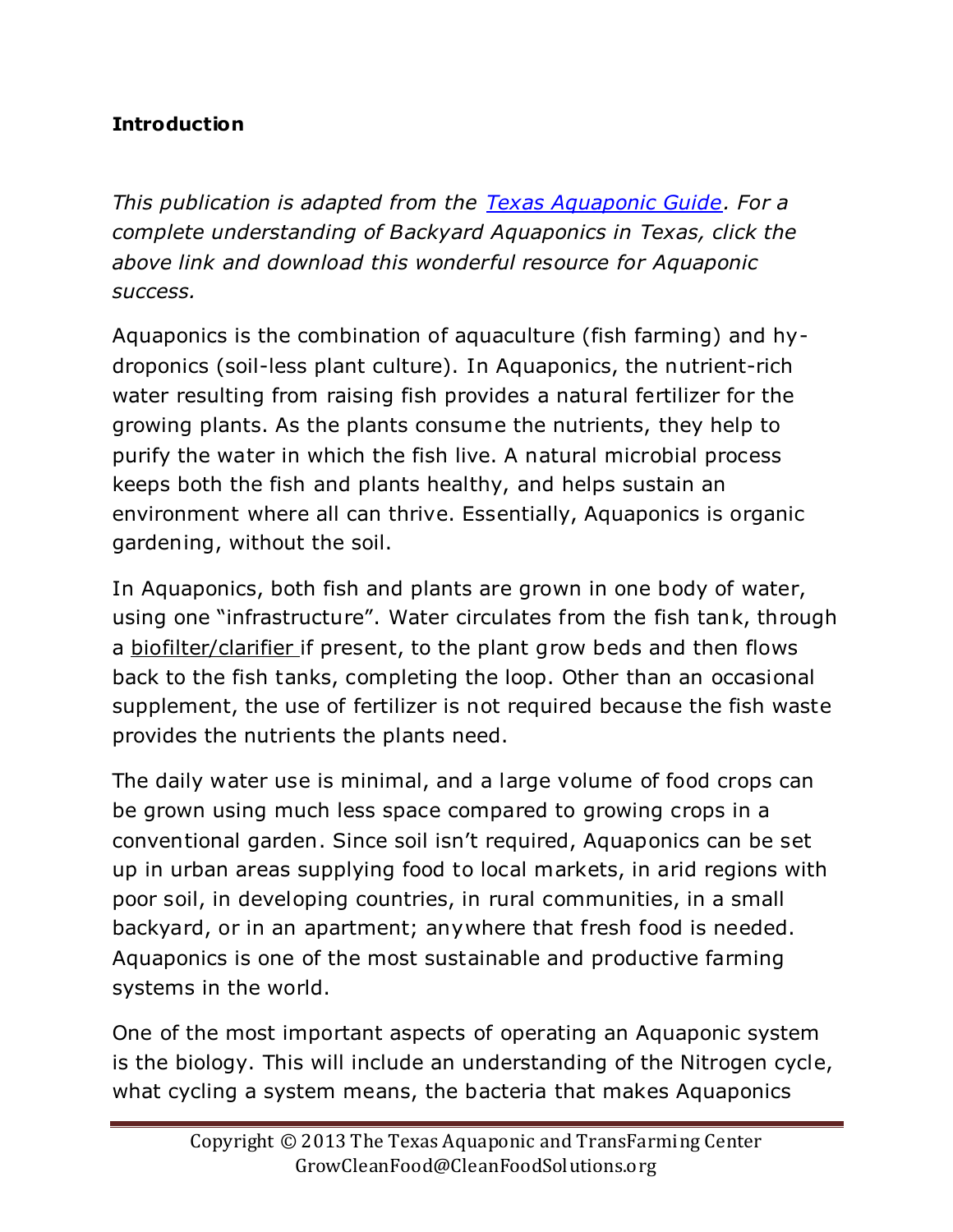<span id="page-3-0"></span>possible, and the symbiotic relationship between the fish, bacteria, and plants. This publication is designed to give you a high level overview of what these aspects are and how to manage them for a healthy system.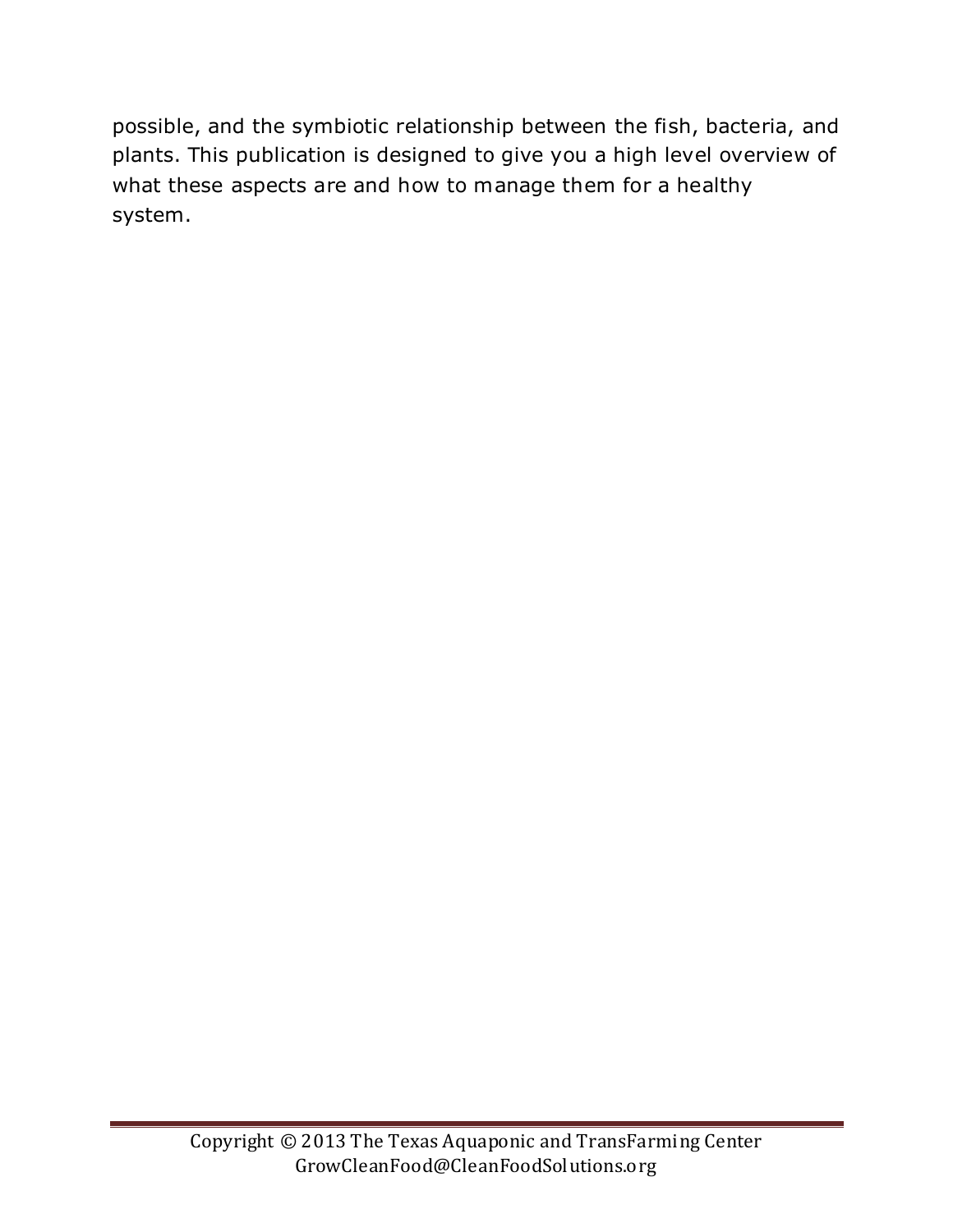# <span id="page-4-0"></span>**The Nitrogen Cycle**

Ammonia, nitrites, and nitrates are all forms of nitrogen that exist within any Aquaponics system. Beneficial **bacteria** within an Aquaponics system convert ammonia into nitrites and then into nitrates. Nitrates are then utilized by the plants and flourish within the system. One of the most important yet least understood aspects of Aquaponics is the bacteria. Since they are not visible to the naked eye, they tend to be ignored. But they are essential to the Nitrogen Cycle which is what makes Aquaponics work.

The Actual Nitrifying Cycle is simple

1. Fish excrete ammonia (waste),

2. The ammonia is converted to nitrites then nitrates by the bacteria,

3. Plants absorb the nitrates and clean the water,

4. The clean water is cycled back into the fish tank.



It's that simple, but each stage is crucial to understand. Let's look at this in more detail.

# <span id="page-4-1"></span>**The Fish**

Fish excrete ammonia which is toxic to them. In large bodies of water, this is



not a problem because of dilution. But in an enclosed tank, this accumulates quickly and becomes deadly. Excess ammonia can cause tissue damage to fish's gills and kidneys, impair their resistance to diseases, and stunt growth. In an Aquaponic system, ammonia is also toxic to the bacteria and plants. The only

practical way to reduce a sudden "spike" in ammonia is to do a partial water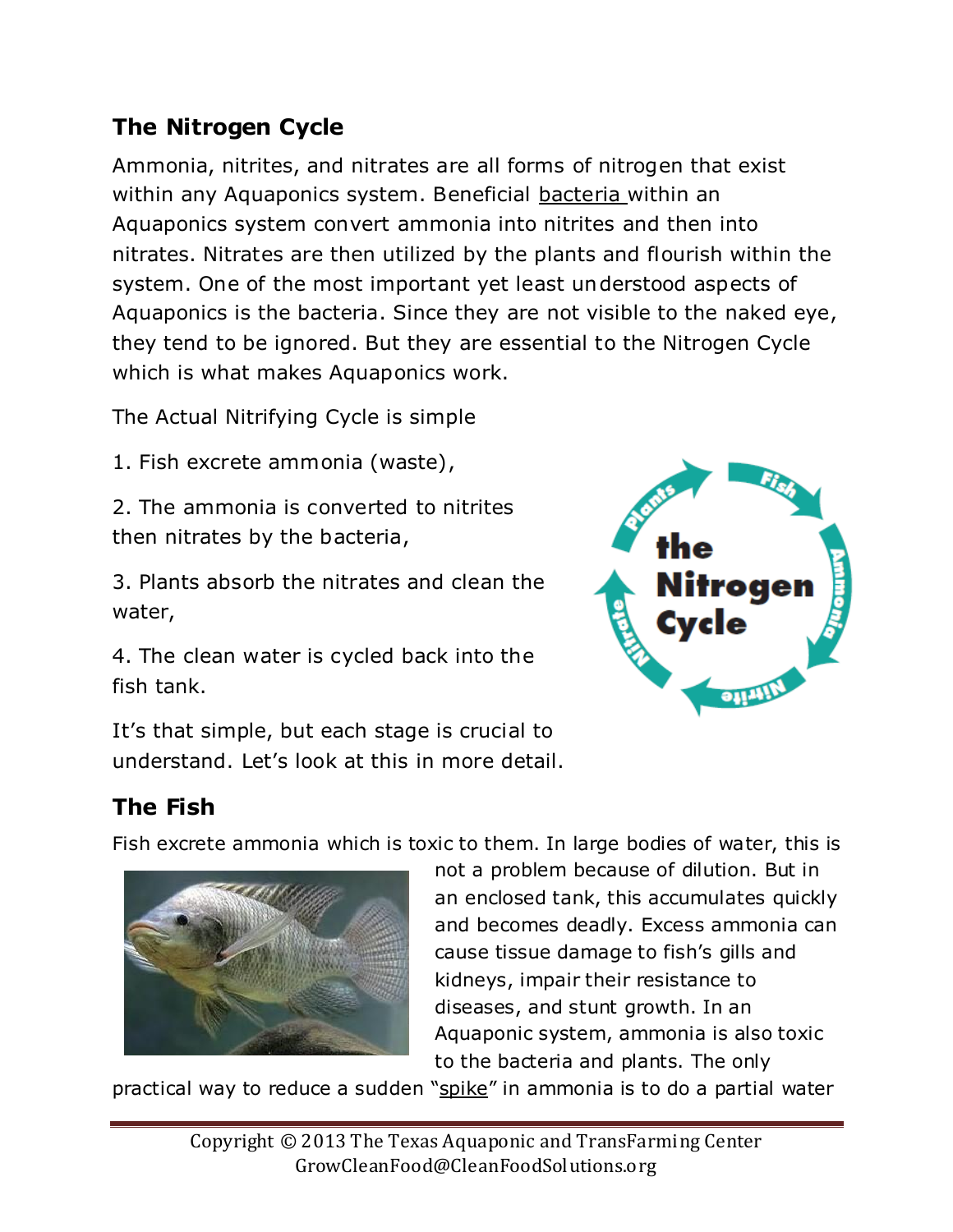change. A standard water change involves dumping and replacing one third of the water volume with dean, [off gassed](#page-6-2) water.

You must never over feed the fish as this will also result in the production of more ammonia.

# <span id="page-5-0"></span>**The Bacteria**

Bacteria break down the ammonia into nutrients on which plants thrive. This is fundamentally a two stage process. During the first stage, bacteria (Nitrosomonas) convert the ammonia into nitrites. Nitrites are toxic to fish and interfere with their ability to uptake oxygen. If enough is present in the water, it will kill the fish and bacteria, as well as the plants. Fortunately, the second stage involves another bacteria (Nitrobacter) which is a slower growing bacteria that feeds on the nitrites. Their waste product is nitrates, which plants love. It is rich in nitrogen, and a great fertilizer. Fish can tolerate a much higher level of nitrates than of ammonia or nitrites.

# <span id="page-5-1"></span>*Things to Know About Nitrifying Bacteria*

Nitrosomonas and Nitrobacter are very photosensitive, that is very sensitive to sunlight. The water in your fish tank and plant trough must be protected from direct sunlight. There are several species of Nitrosomonas and Nitrobacter bacteria and many strains within those species. In general, the vast majority of this information can be applied to most species of nitrifying bacteria, although, each strain may have different environment and nutrient preferences.

Bacteria colonize on all surfaces including rafts, fish, media, fish tank, and **bio-filter**. Therefore, the more surface area you can create (such as with a bio-filter), the better for the [Nitrogen Cycle.](#page-3-0) Nitrifying bacteria have long reproduction times. Under perfect conditions, Nitrosomonas may double every 7 hours and Nitrobacter every 13 hours. Under most conditions, they will double every 15 – 20 hours; this is slow. For reference, in the time it takes for a single Nitrosomonas cell to double in population, a single E. coli bacterium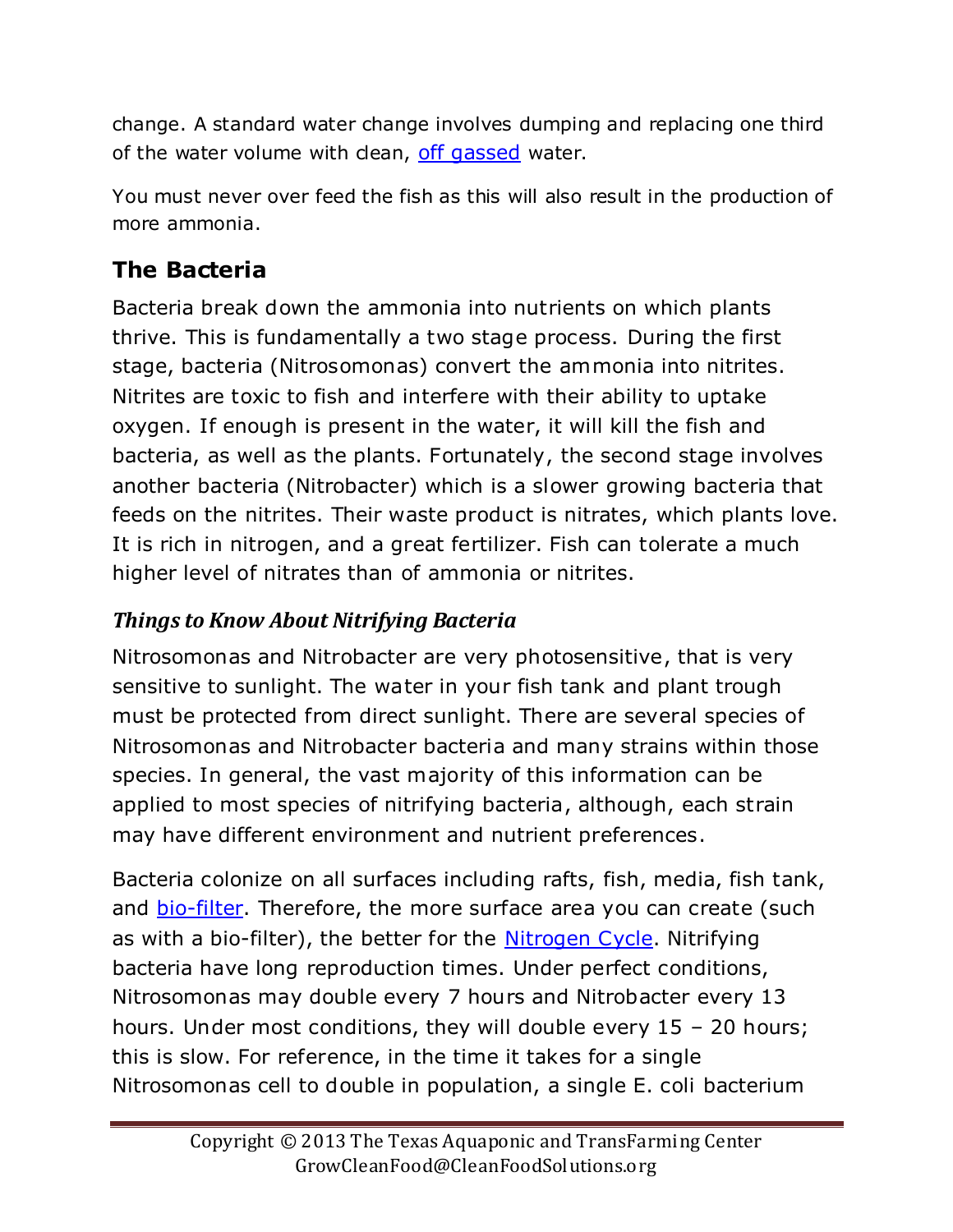would have produced a population exceeding 35 tril lion cells. The upside to them growing slower is that they also die slower and are pretty hearty. There must be plenty of oxygen in the water for nitrifying bacteria to flourish. Also, they cannot survive in dry conditions or handle sustained temperatures higher than 120° F. Of course by that time, you are cooking fish. As a general rule an uncycled system will require about 4 weeks to cycle completely at around 70° F. It will take longer in colder temperatures.

# <span id="page-6-0"></span>*Biofilters*

Biofilters can help accelerate cycling if you do not have sufficient surface area to populate the nitrifying bacteria. This is usually the case with a raft or NFT system. If you are using a media based system, the media will serve as the Biofilter.

# <span id="page-6-1"></span>**The Water**

Aquaponic water is circulated repeatedly throughout the system. Once it has passed through the plants for cleansing, it is returned to the fish tank to be "re-fertigated". Water is generally only added to compensate for evaporation and respiration. If municipal water is being used, it is important to always have at least one third of the system water volume available for use in case of an emergency. Any water change will require [off gassed](#page-6-2) water.

# <span id="page-6-2"></span>*Off-Gassing Chlorine*

Chlorine must be off-gassed by letting it sit for a few days in a 5 gallon or so bucket or by bubbling it with an aerator over night. If you are off-gassing a 300 gallon tank or any increment of this volume, bubble the water for 3-5 days then, then always test for chlorine.

# <span id="page-6-3"></span>**The Plants**

Plants absorb the converted ammonia and flourish. The plants not only clean up the nitrates, they also filter and clean the water as nature intended. Plants can be added at any time during the cycling process, but is not recommended during a *nitrite spike*. Never add fruit bearing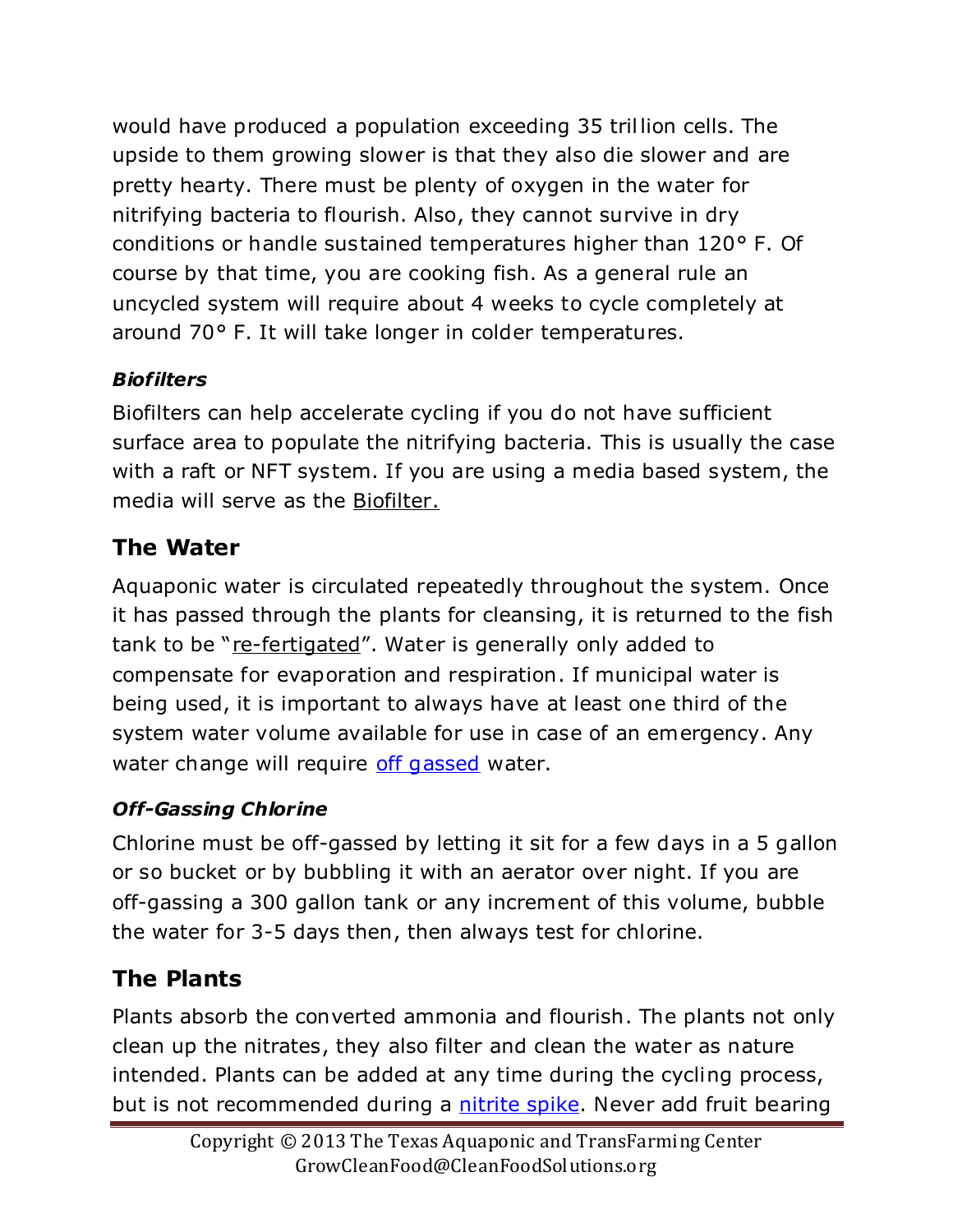plants to the system before it is fully cycled. It is fine to add greens such as lettuce and herbs, but not tomato or bell peppers. As mentioned above, it is best to wait about 3-4 weeks before adding fruiting plants.

# <span id="page-7-0"></span>*Adding Plants*

Plants can be added at any time. You will not realize any significant growth until the cycle is completed and nutrient rich water is being circulated. Think of it as putting a plant in a glass of water, which only keeps it alive. Do not add flowering plants, that is fruits such as tomato, cucumber, bell peppers, etc., at this stage as they require way more nutrients than vegetables and will impact all plant growth at this stage.

There are various methods of cycling an Aquaponic system and the most popular are outlined below.

# <span id="page-7-1"></span>**Cycling an Aquaponic System**

Cycling an Aquaponic system refers to the point at which the biological process begins in your new Aquaponic system. There are several methods of cycling an Aquaponic system, but there are a few things to keep in mind regardless of which method you apply. Use inexpensive fish. It is recommended you cycle your system using goldfish which can be purchased at most pet stores. Goldfish (feeder fish) are desirable for several reasons, they are tough little guys, they produce a large amount of ammonia (which is why you seldom see them in an aquarium), and as mentioned, not expensive.

*Note on Cycling an Aquaponic System:* 

*Keep a Log. It is helpful to keep a log during this stage which includes dates, times, test reading levels, and recordings of any changes you made to your system. This includes adding or removing fish, plant growth, test results, temperature, and amount of feed. The more detail that is recorded in your log, the more your chances for success or of helping others diagnose any system problems for you.*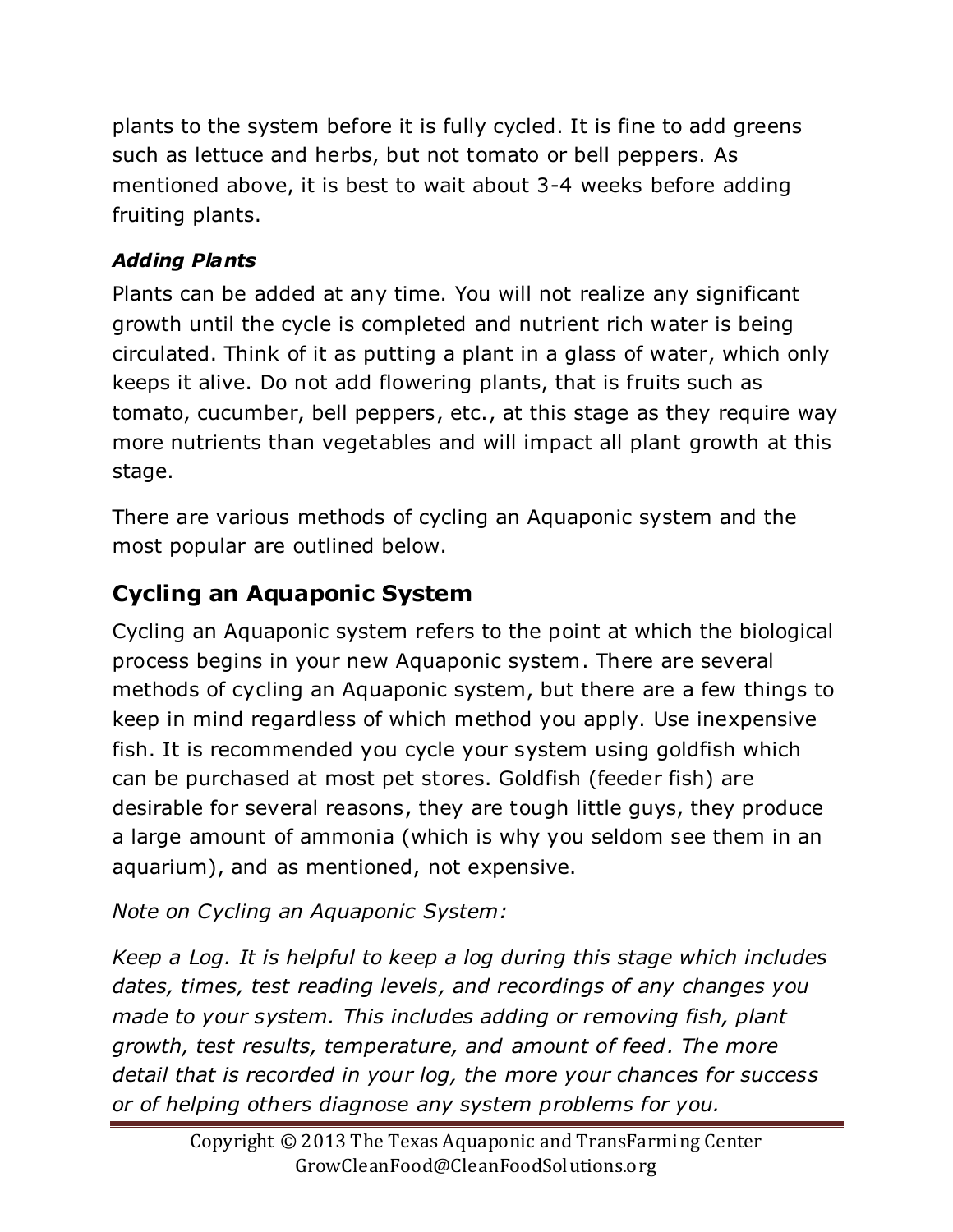### <span id="page-8-0"></span>*Cycling with Ammonia (Fishless Cycling)*

To get your Aquaponic system cycled using ammonia, you must first

ensure there is no chlorine in the water. Be sure to sufficiently [off-gas](#page-11-0) the water beforehand. You can start your system's biological process by using ordinary pure ammonia. Add 1 teaspoon of pure ammonia a couple of times a week to build up your bacteria colonies. DO NOT add too much at a time as it will then become toxic to the bacteria. Mix ammonia in a bucket first, then slowly add to system. Check your water regularly (every day or two) to ensure the ammonia level does not exceed 1.0 ppm.



Note that when cycling your system, only use pure ammonia, or ammonia with ammonium hydroxide.

Any other ingredients will destroy your system. Ammonia bottles labeled as CLEAR AMMONIA may contain surfactants which will foam if you shake the bottle. It will also kill your fish and bacteria. Perfumes and dyes (such as in bottles of Parson's Ammonia) will kill your fish as well. Sometimes the ingredient list is difficult to find and is mixed in with the directions.

# **ALWAYS MIX AMMONIA WITH WATER BEFORE ADDING TO SYSTEM!**

Soon you should realize readings for nitrites which indicate the first nitrifying bacteria have started processing the ammonia into nitrites.

NOTE: This is the prime time for a [nitrite spike.](#page-11-0) Be very cautious at this stage. Don't add any fish until the nitrite level drops back down to zero. Stop adding ammonia at least three days before adding fish. Test the levels and watch for nitrates which indicate the second nitrifying bacteria have begun to process the nitrites.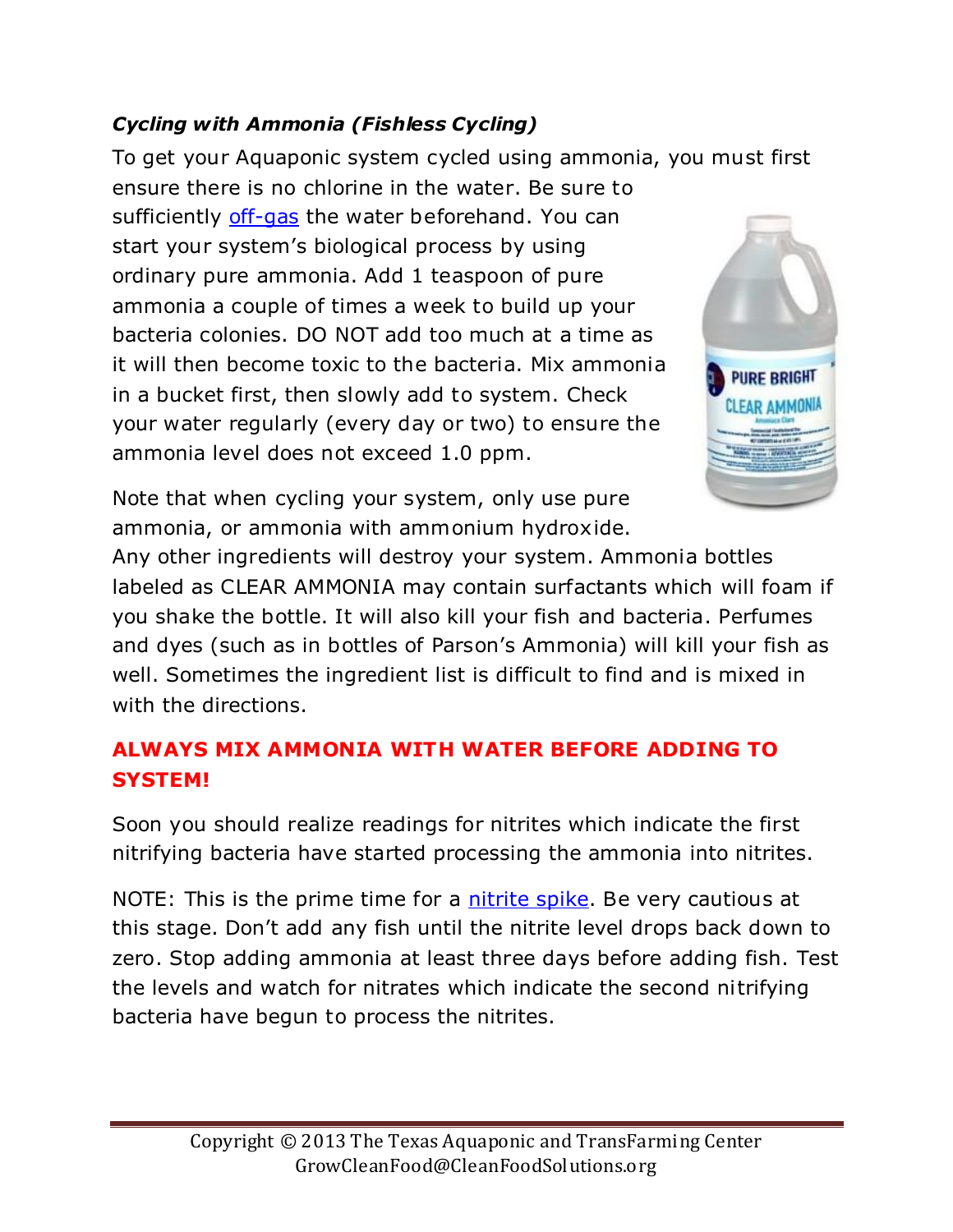#### <span id="page-9-0"></span>*Cycling with Fish*

To get your Aquaponic system cycled using fish, you must first ensure there is no chlorine in the water. Be sure to sufficiently [off-gas](#page-11-0) the water beforehand. Know that the number of fish you use to cycle your system should be much less than your sys-



tem is intended to hold. If you use too many fish, there is a danger of a quicker ammonia and nitrite spike which can compromise the system. This in turn will likely kill or severely damage the fish and will require more frequent and larger water changes.

Also, be sure not to overfeed the fish as this will also result in the production of more ammonia. Many people choose to use cheap goldfish for the cycling process, due to the minimal cost and their high tolerance to poor water conditions. The best advice you can take when cycling your system is to be patient and let nature take its course. Do frequent tests (at least daily) during this period and perform water [changes](#page-11-0) as required. Fish produce ammonia as waste. To start with, depending upon your size fish tank, add about 1 medium to large goldfish per every 10 gallons. Small fish produce little waste.

When first introducing the fish into the system, do not feed them for a couple of days until they have had time to acclimate. Check the water quality at least once a week for each week you have been using this method. You will be concerned about ammonia, nitrites, and pH. The first indication that cycling has begun is when nitrites appear. Allow the system to operate in this way for two to three weeks until your ammonia and nitrite levels are back very close to zero. If you haven't already, you may add plants at this point.

#### <span id="page-9-1"></span>*Cycling Using Another Aquaponic System*

To get your Aquaponic system cycled using another Aquaponic system, you must first ensure there is no chlorine in the water. Be sure and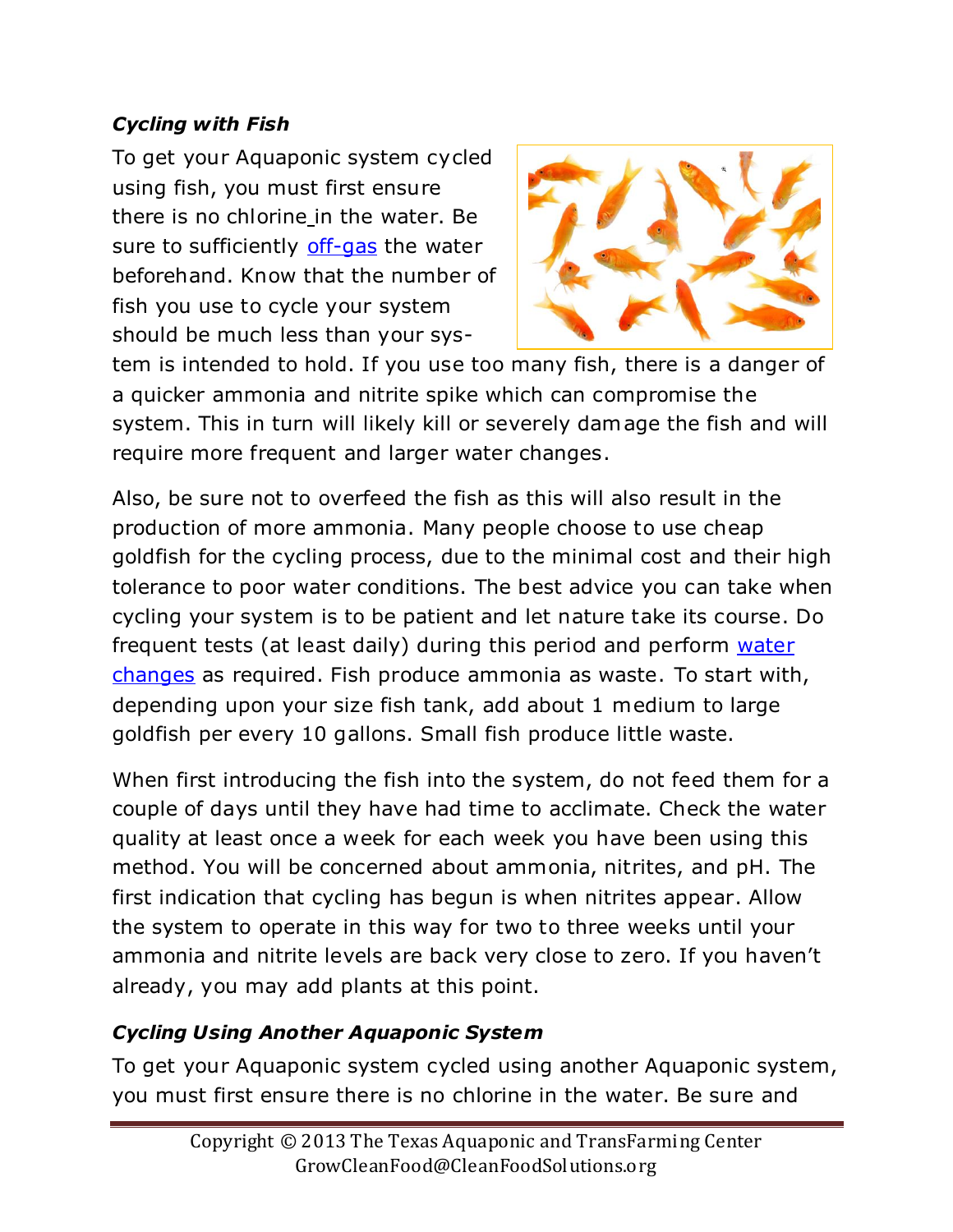sufficiently [off-gas](#page-11-0) the water beforehand. If fish are already present in the system, they will produce ammonia which will also accelerate the process. Adding a gallon or so of cycled water from another fully cycled system is the quickest method to get cycled from zero.

The bottom line is, the more previously cycled water you can introduce to your system, the faster it will cycle. This is because you are introducing both nitrifying bacteria and ammonia to your system which jump starts the cycling process. You can add previously cycled water at any stage (except during a nitrite spike) of any of the cycling methods described. Make certain you are getting your cycled water

from a source you trust. DO NOT use water from a pet store. Because they routinely deal with thousands of fish from all over the world fish, diseases are common. They must add a plethora of chemicals to combat this problem. Additionally, these chemicals will be introduced into your systems food chain.



## <span id="page-10-0"></span>*Cycling With Purchased Nitrifying Bacteria*

Nitrifying bacteria is available for purchase from a number of locations. Online, [PentairAES.com](http://www.pentairaes.com/) carries a product called Nitrifying Bacteria by

Proline<sup>®</sup> which you can add to your water to jump start the nitrification process. Different quantities can be purchased depending upon your needs. Be sure and sufficiently **Off-gas** the water beforehand. As with pre-cycled Aquaponic water, fish and plants can be added at any time.

## <span id="page-10-1"></span>*Managing a Nitrite Spike*

Once your system has a sufficient number of nitrifying bacteria to convert the ammonia to nitrates, your system is said to be cycled. The first stage though will show ammonia appearing on the tests. Then, as the first bacteria starts reproducing, nitrites will appear. This is probably the most critical stage of your Aquaponic sys tem development. At this point there can occur what is called a "nitrite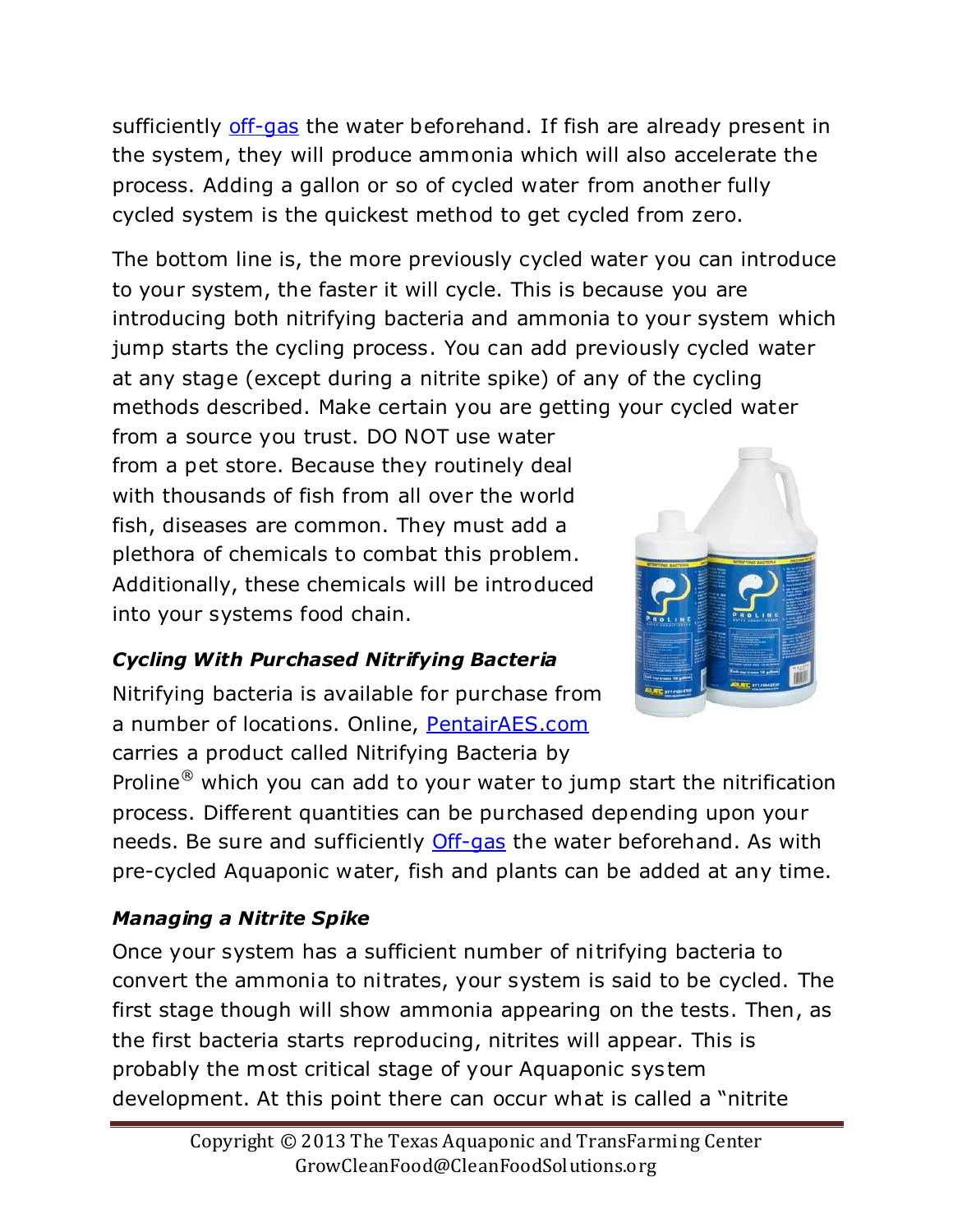spike". This situation is tough on everything. Testing is critical at this time. Look for indications of stress. Some signs that there is a problem may be that the bubbles are lingering atop the water longer than normal. The water may appear thick and slow moving. The fish may be trying to jump out of the tank, gasping for air, swimming listlessly, or dying.

<span id="page-11-0"></span>At this stage, the best way to level things out is to do a partial water change, that is, replace about  $1/3$  of the system water with clean,  $de$ [chlorinated](#page-11-0) water. Always have at least this amount of water on hand. When a nitrite spike occurs, there is no time to de-chlorinate the water. Test the water regularly during this time until things level out.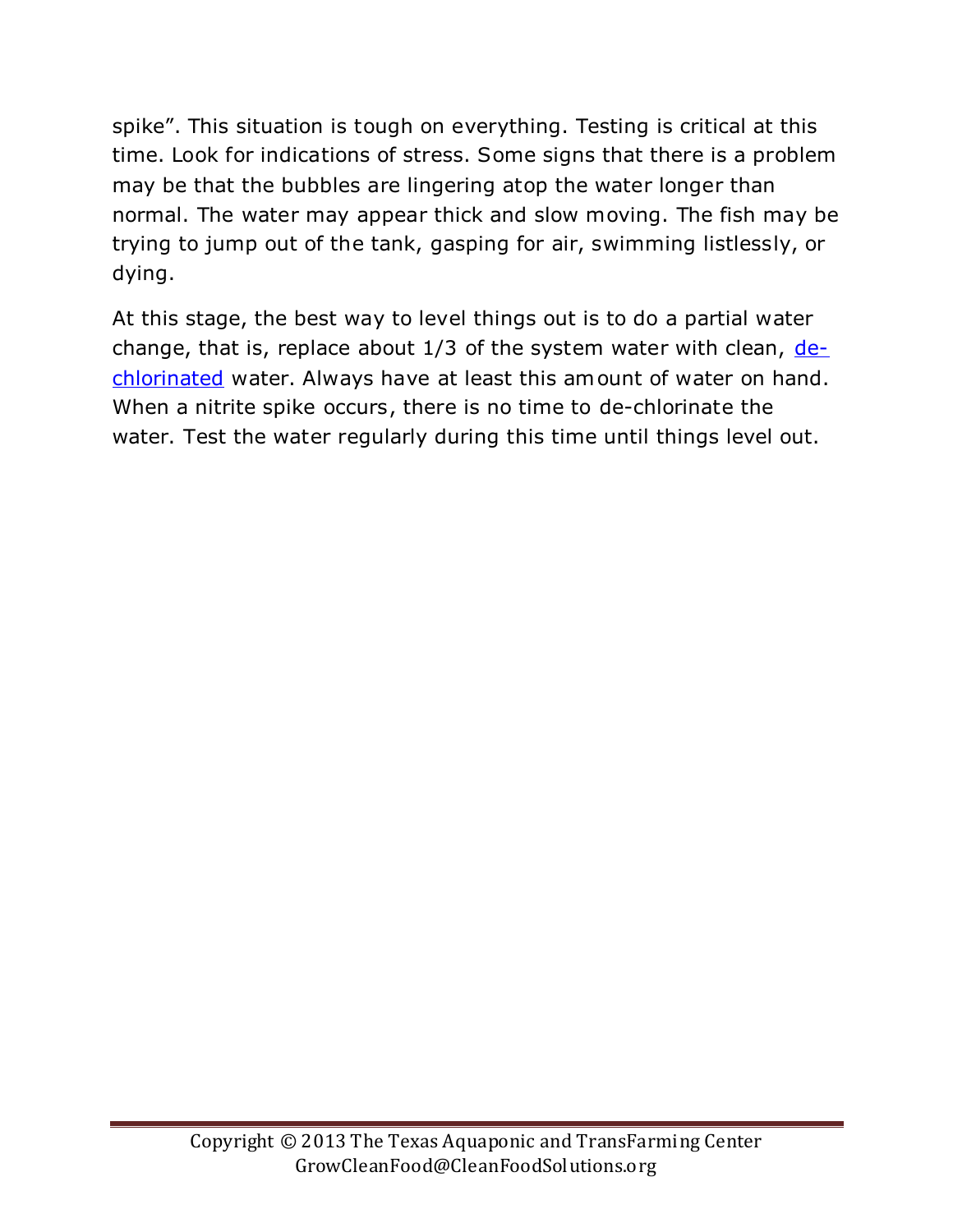# **Texas TransFarming Builder Series Supplement**

# <span id="page-12-0"></span>**Water Conservation with TransFarming and Aquaponics**

Here in Texas we face myriad obstacles to growing food in a "sustainable" fashion. What does sustainable mean? Well, it has a lot to do with producing food in a manner that is not interrupted by "outside influences". One of the major outside influences here in Texas is the weather – long seasons of heat, extended periods of cold, rapid changes between those two conditions, and no rain in between.

The entire premise of TransFarming was started on the realization the weather here in Texas can be brutal and a different approach must be taken to combat the elements in light of our modern challenges.

At the core of all this is water. Without water, nothing prospers. TransFarming is about "re-thinking" traditional gardening methods to address *regional environmental challenges* like droughts and water restrictions, while keeping in mind techniques for prosperous food production*.* These approaches involve growing food in ways that conserve water.



Weather wise, not much has changed from the days of our ancestors, but they used vastly different approaches to dealing with the climate than we do today. Following are a few techniques used to conserve water on a TransFarm.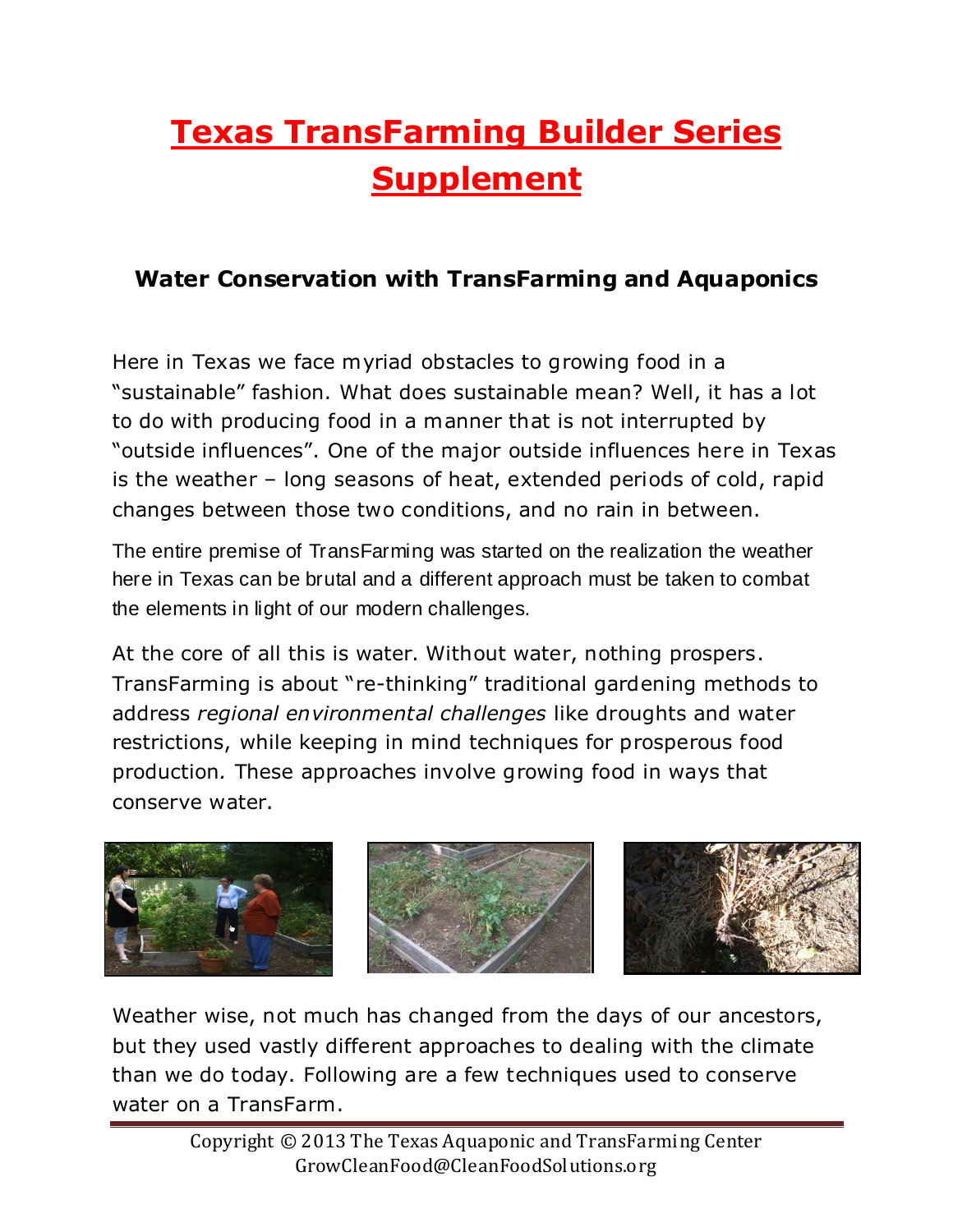#### **Wicking Beds**

Wicking beds have proven to be a viable solution to the Texas heat and water conservation. These simple structures, based on a raised bed garden, incorporate a reservoir underneath the bed to store water. The garden is watered through an exposed pipe which then wicks water upward through the soil to the roots where water is needed the most. There is minimal evaporation.



#### **Traditional Raised Bed Gardens**

Traditional raised bed gardening involves selecting the correct structure and materials for a specific outcome base on environmental factors such as shading, sun path, wind direction and desired crop. Additionally, soil composition will play a very large part in crop success and water conservation. A simple small hoop house may be desirable to protect from direct sun and winter cold.



#### **Aquaponics**

Aquaponics is the combination of aquaculture (fish farming) and hydroponics (soilless plant production). With Aquaponics, the nutrient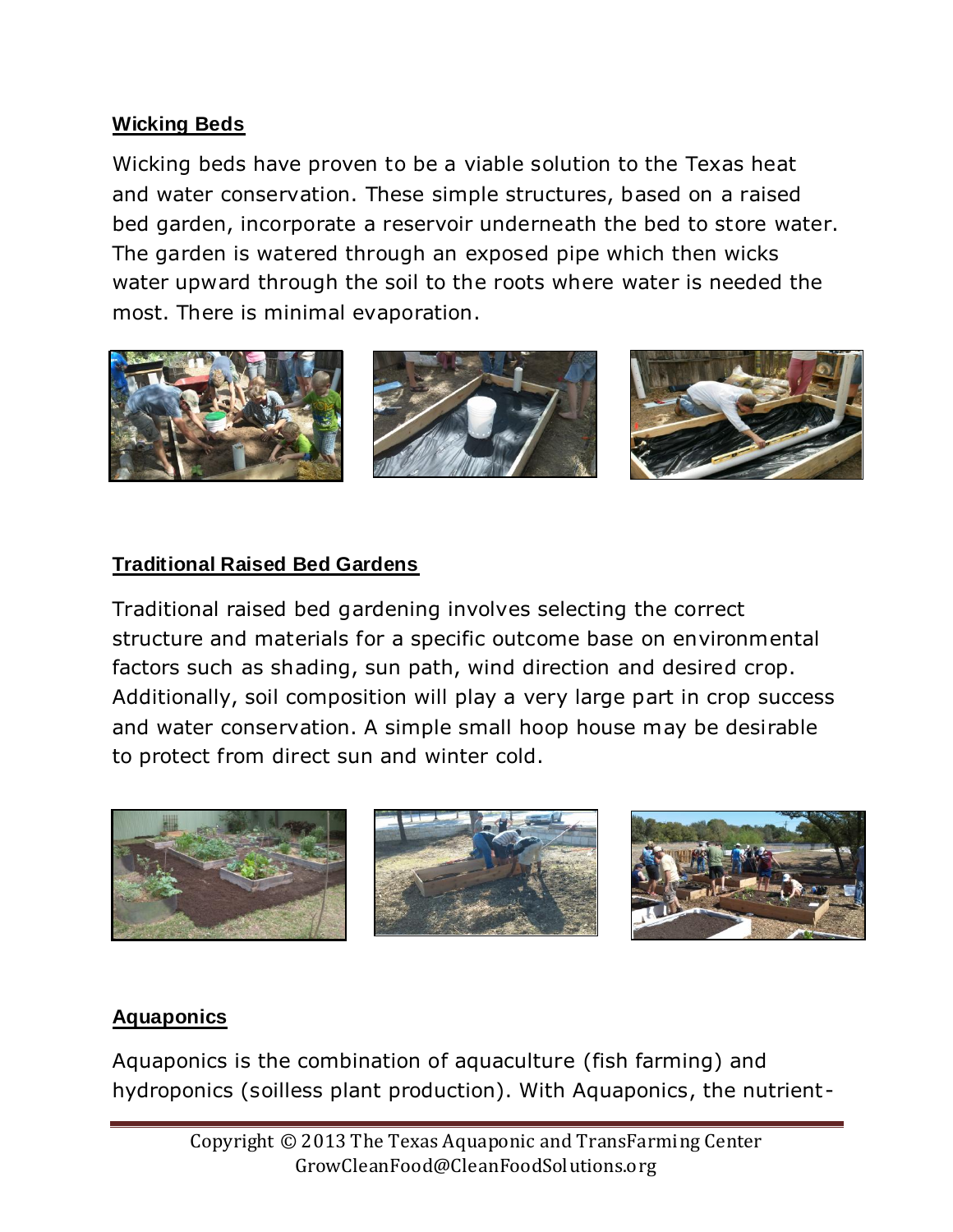rich water that results from raising fish provides a source of natural fertilizer for the growing plants. As the plants consume the nutrients, they help to purify the water in which the fish live. A natural microbial process keeps both the fish and plants healthy, and helps sustain an environment where all can thrive. Both the plants and fish are harvested.



#### **HugelKulture**

A HugelKulture is a type of raised bed garden that allows one to use organic materials that are too big to go in the compost. Over time, that is 3- 5 years, the materials in the bed decompose, and provide a slow release of nutrients for garden plants.

Because of its three-dimensionality, a HugelKulture raised bed garden combines the multiple functions of rainwater harvesting, catchment, and irrigation using no cistern, pumps, or pvc pipes. Done properly, there may be no need to water all summer!



#### **Keyhole Gardens**

A keyhole garden uses the same principle as a HugelKulture in that decomposing matter is used to absorb and retain water in the soil.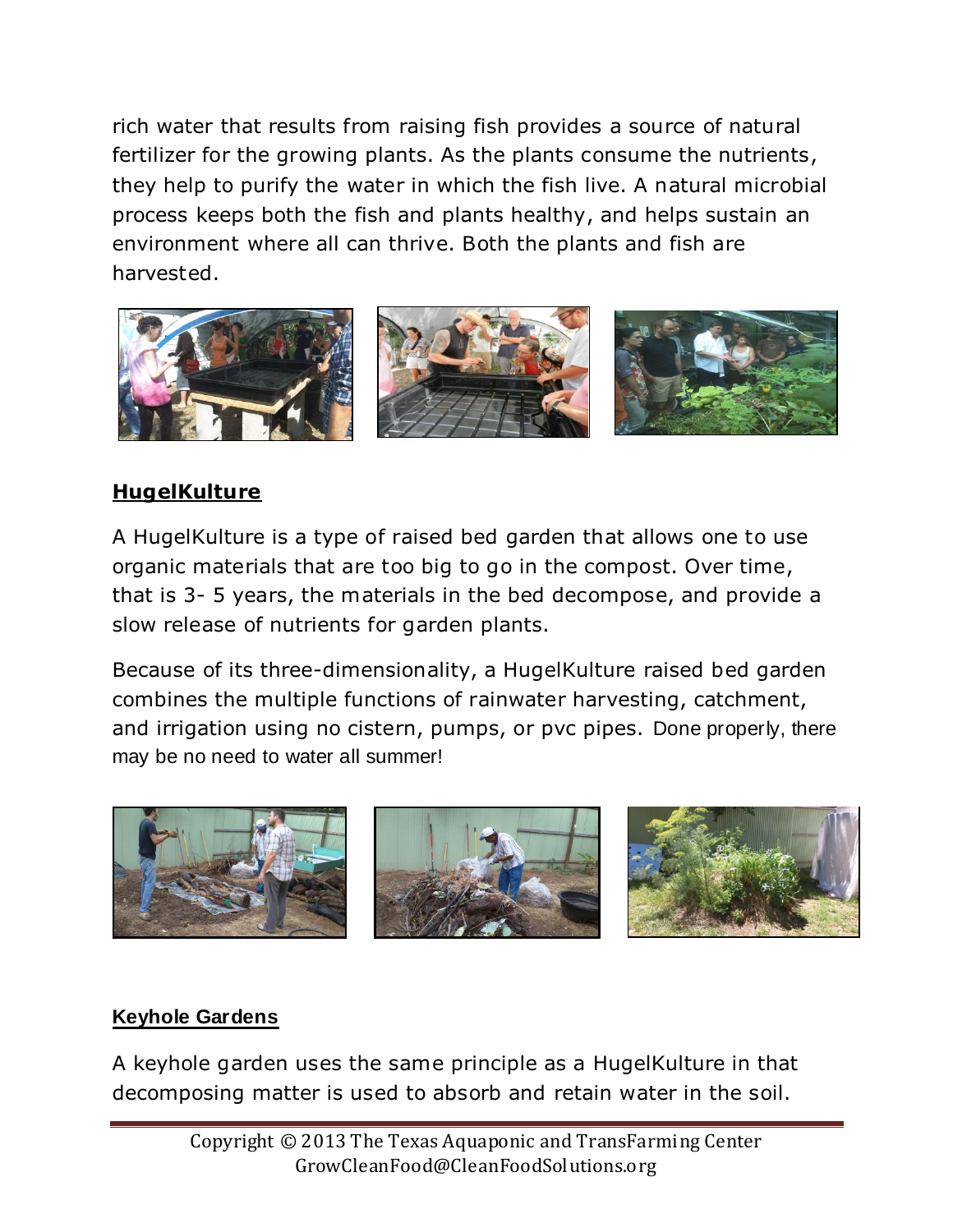Large amounts of "rotting" wood and kitchen scraps are used in the soil which is stacked within layers of cardboard and paper. Kitchen scraps are also added to the bed via a foot-wide tube which nourishes the entire system. A wedge is cut in the circular bed to access the tube, which makes the garden look like a keyhole when viewed from above.



#### **Hoop House/Monkey Huts**

One of the major concerns with growing food (and fish) in the winter is the cold. The wind does not help much either. Greenhouses are expensive, and any constructed structures tend to be somewhat permanent.

Enter the simple Monkey Hut. These structures are by their very nature flexible, and designed to withstand strong wind and rain (dust too). Built correctly, they are easily dis-assembled in the Spring, or used to support a shade cloth in the Summer.



Worm Composting is an excellent way to create organic matter for gardens and Aquaponic systems. They can be added directly to gardens and Aquaponic media systems, and also used to feed fish and chickens. Worms are important in the garden because they aerate the